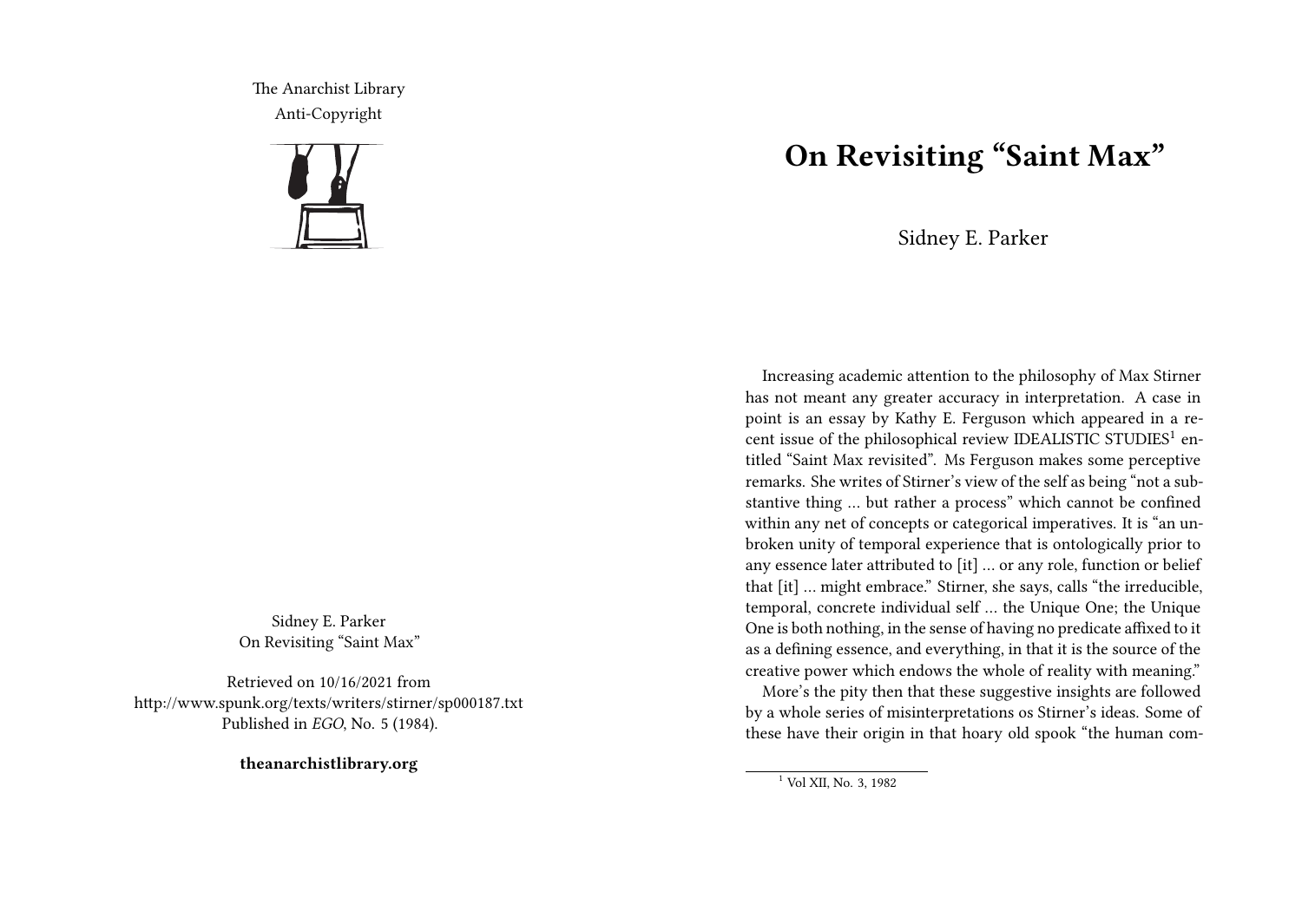munity as a whole", others in what appears to be a sheer inability to grasp what Stirner's egoism is about. Here are a few examples.

Ferguson considers that Stirner was an anarchist. As evidence for this belief she cites John Carroll's "Break Out From The Crystal Palace" and John P. Clark's "Max Stirner's Egoism". Carroll's conception of an anarchist, however, embraces not only Stirner but also Nietzsche (who called anarchists "decadents" and bloodsuckers) and Dostoyevsky, although he admits that the latter's anarchism is "equivocal".

As for Clark, he certainly regards Stirner as an anarchist and claims that Stirner's "ideal society is the union of egoists, in which peaceful egoistic competition would replace the state and society" (a piece of doubtful extrapolation). However, he does not appear to be very convinced by his own claim for he comments that "Stirner's position is a form of anarchism; yet a greatly inadequate form" because "he opposes domination of the ego by the state, but advises people to seek to dominate others in any other way they can manage. Ultimately, might makes right." Since Clark defines anarchism as being opposed to *all* domination of man by man (not to mention the domination of "nature" by human beings) it is clear that Stirner's "anarchism" is not "greatly inadequate" but, given his own definition, *not anarchism at all*.

It can be seen, therefore, that Ferguson's effort to include Stirner in the anarchist tradition is not very plausible. Stirner did not claim to be an anarchist. Indeed, the one anarchist theoretician with whose writings he was familiar, Proudhon, is one of his favourite critical targets. Undoubtedly, there are some parallels between certain of Stirner's views and those of the anarchists, but, as I discovered after many years of trying to make the two fit, in the last analysis they do not and cannot. Anarchism is basically a theory of *renunciation* like Christianity: domination is *evil* and for "true" relations between individuals to prevail such a *sin* must not be committed. Stirner's philosophy has nothing against domination of another if that is within my power and in my interest. There are no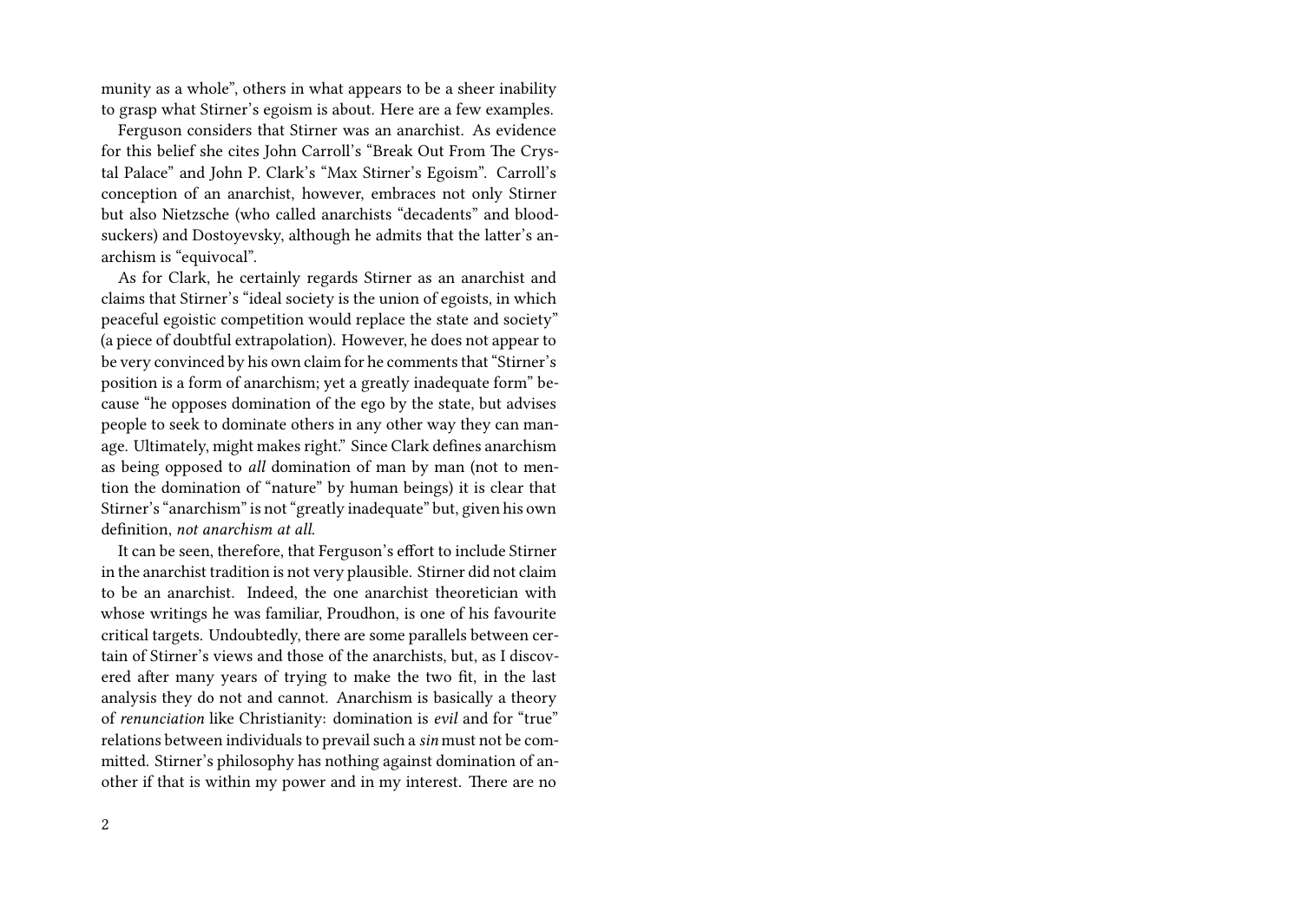"sacred principles" in conscious egoism — not even anarchist ones

…

Ferguson also falls victim to a common mistake made by commentators on Stirner: that of confusing the account he gives of ideas he is opposing with his own views. She writes that Stirner "speaks with great disdain of … commodity relations" and gives as an example a passage in THE EGO AND HIS OWN containing the words "the poor man *needs the rich*, the rich the poor … So no one needs another as a person, but needs him as a giver." What she ignores is that this passage occurs in a chapter in which Stirner is *describing the socialist case* before subjecting it to his piercing criticism. It is not possible, therefore, to deduce from this passage that it reflects his "disdain" for "commodity relations", any more than it is possible to deduce from his poetic description of the argument from design that he believes in a god.

Ferguson claims that Stirner does not recognize the "sociality" of human being and that "anthropologically and psychologically, it must be acknowledged that human being are born into groups." But Stirner quite clearly *does* acknowledge this fact. "Not isolation", he writes, "or being alone, but society is man's original state … Society is our state of nature." To become one's own it is necessary to dissolve this original state of society, as the child does when it prefers the company of its playmates to its former "intimate conjunction" with its mother. It is not, as Ferguson contends, "our connection with others" that "provides us with our initial selfdefinition", but our awareness of *contrast* to them, our consciousness of being *separate* individuals. In other words, "self-definition" is a product of *individuation*, not *socialization*.

Nor is Stirner an advocate of "the solitary" as she implies. Both in THE EGO AND HIS OWN and his REPLY TO CRITICS he rejects such an interpretation of his ideas. Nor is he a moralist — he is an amoralist. Presenting as evidence for his belief in "moral choice" an erroneous statement by John Carroll will not do. Nor does he reject "all socially (sic) acquired knowledge" if by that is meant "culture"